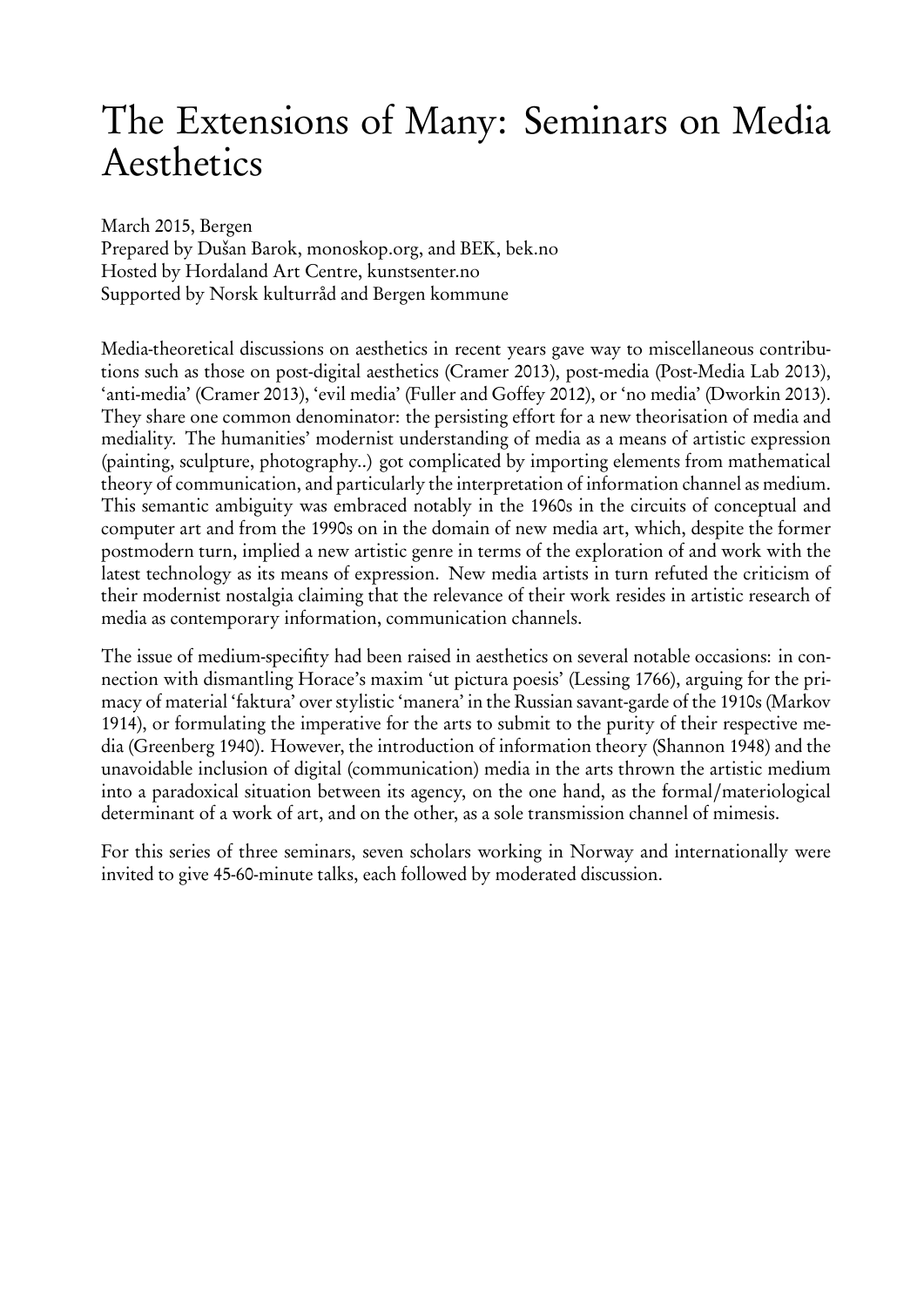# Program

## *Wednesday, 4 March 2015, 18:30, HKS*

## Eleni Ikoniadou — Into the Midst of Things: Sonic Art and the Speculative Aesthetics of Rhythm

In the age of computational media, sound can offer dynamic ways of accounting for bodies, events, and aesthetics. In particular, this talk will look at how sound art experiments that move from the purely sonic to the vibrational and the imperceptible, can allow us to speculate on the idea of a rhythmic aesthetics. The situations these projects effectuate indicate that rhythm becomes the new spatiotemporal reality of the artwork, autogenerating between all the elements and synthesising their interactions without residing in any of them.

This talk will suggest that the digitalisation, virtualisation and abstraction of rhythm, which sonic artworks practically enable and conceptually encourage, expose us to realities that no longer require the active participation of a cognitive subject. As we will see, the concept of rhythm, detached from symmetry and regularity, can uncover immediation, potentiality and affectivity as immanent to our dealings with sound.

Eleni Ikoniadou is Senior Lecturer in Media and Communication at Kingston University. She is the author of *The Rhythmic Event* (MIT Press, 2014, Technologies of Lived Abstraction series), co-editor of *Media After Kittler* (Rowman and Littlefield International, 2015) and co-editor of the Media Philosophy series (RLI).

## Aud Sissel Hoel — Operative Images

There is much talk these days about images being performative or operative. These notions, which foreground the active and processual dimension of images, are often evoked in order to make sense of the disruptions in the image economy brought about by digitisation. In this talk, however, I propose a deeper revision of the very image category as such. I undertake this revision, first, by arguing that images are "mediating apparatuses." The notion of "mediating apparatus" is introduced in an attempt to rethink media and mediality in dynamic terms, something that involves a break with notions of media associated with modernist art criticism, as well as with instrumental notions of media as neutral information channels. I proceed to specify what I mean by operative images by maintaining that images, like all mediating apparatuses, are "differential tools," and that, as such, they have ontological import. Images, in other words, are reconceived as "measures of being."

Aud Sissel Hoel is Professor of Media Studies and Visual Culture at the Norwegian University of Science and Technology. Hoel's research covers a wide range of topics in the overlapping fields of image theory, media philosophy, science studies, and digital culture. Recent publications include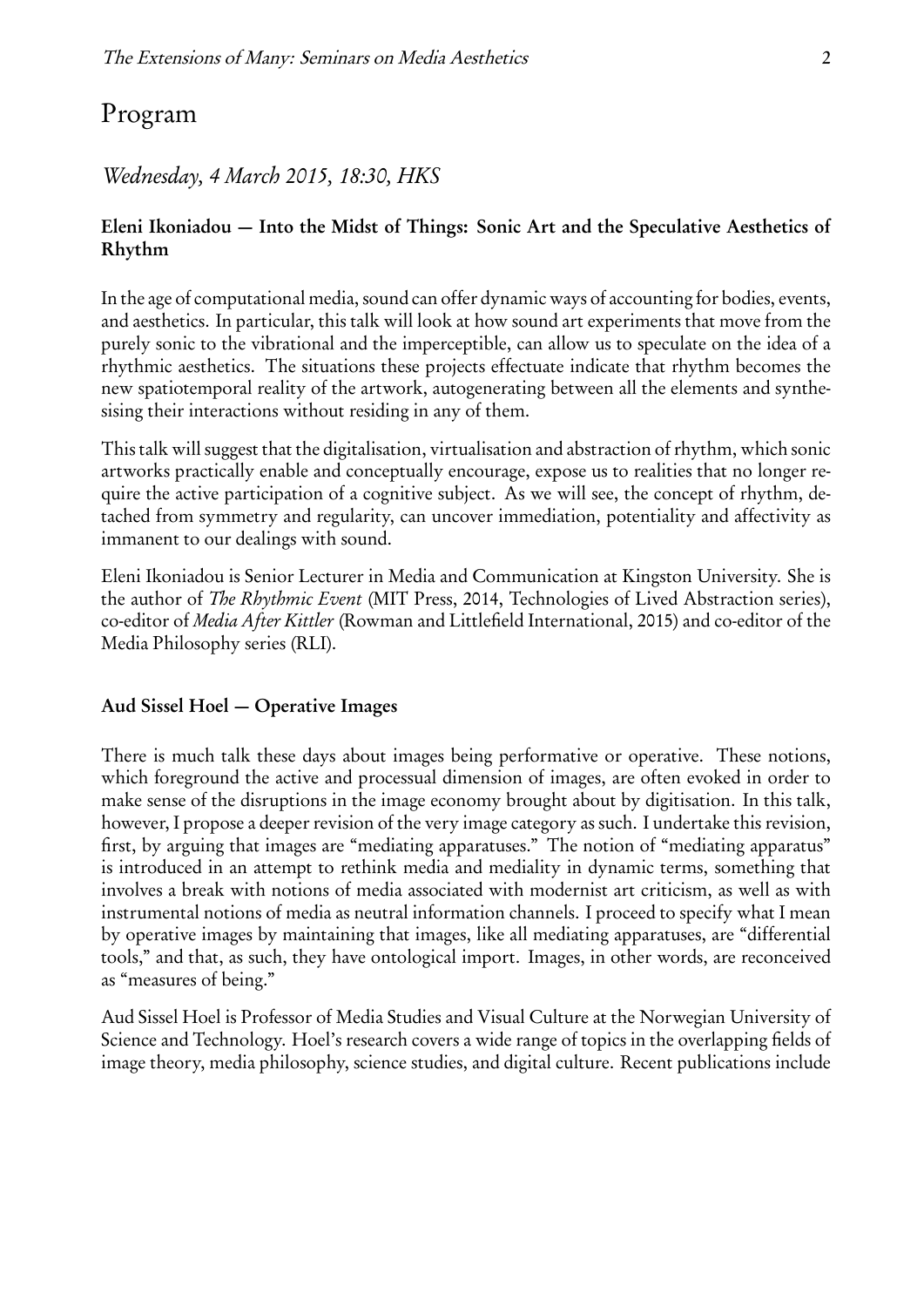*Ernst Cassirer on Form and Technology: Contemporary Readings* (Palgrave Macmillan, 2012), a special issue on computational picturing (2012), and *Visualization in the Age of Computerization* (Routledge, 2014).

#### *Wednesday, 18 March 2015, 18:30, HKS*

#### Ina Blom — Video, Water and Social Ontology

The emergence of analog video, a real-time apparatus whose sophisticated microtemporal operations indicated the existence of memory-frameworks independent of (and largely inaccessible to) human perception, opened the field of art to extensive social inventiveness. This inventiveness involved close interactions between human and non-human time loops, technical as well as biological. In my account of this history, video emerges as an autobiographical "subject" or agent that deploys the contexts, personnel and materials of "art" for an exploration of its own temporalizing capacities and – in extension of this – the very tenets of social memory. This activity can be traced through a number of different phenomena marking early video art; in this context I will focus on the video's peculiar alliance with water in the context of the ecocrisis of the early 1970s, resulting in new conceptions of nature as well as of social ontology.

Ina Blom is an art historian (professor at the University of Oslo) and art critic, contributing to *Artforum*, *Afterall*, *Parkett*, and *Texte zur Kunst*. Her latest book is *On the Style Site. Art, Sociality and Television Culture* (Sternberg Press, 2007, 2009). A new book, *The Autobiography of Video. The Life and Times of a Memory Technology*, is forthcoming from Sternberg Press in late 2015.

#### Femke Snelting — The Internet on Paper

In 1934, documentalist Paul Otlet wrote: "Humanity is at a turning point in its history. The mass of available information is formidable. New instruments are necessary for simplifying and condensing it, or the intellect will never know how to overcome the difficulties which overwhelm it, nor realise the progress that it glimpses and to which it aspires." Otlet considered radio, cinema, micro-fiche, phonograph and television all worthy substitutes for the book as information carrier. He envisaged them interconnected into a 'radiated library', an intellectual multi-media machine that would support the publication, consultation and creation of knowledge.

Since 1993, the remains of Otlet's extensive collection of documents are being cared for by The Mundaneum archive center in Mons. Located in a former mining region in the south of Belgium, Mons is also right next to Google's largest datacenter in Europe. Due to the recent re-branding of Otlet as 'founding father of the Internet', and 'visionary inventor of Google on paper', The Mundaneum has called international attention to his oeuvre. The Internet giant thankfully accepted the gift of posthumous roots, and adopted The Mundaneum in return.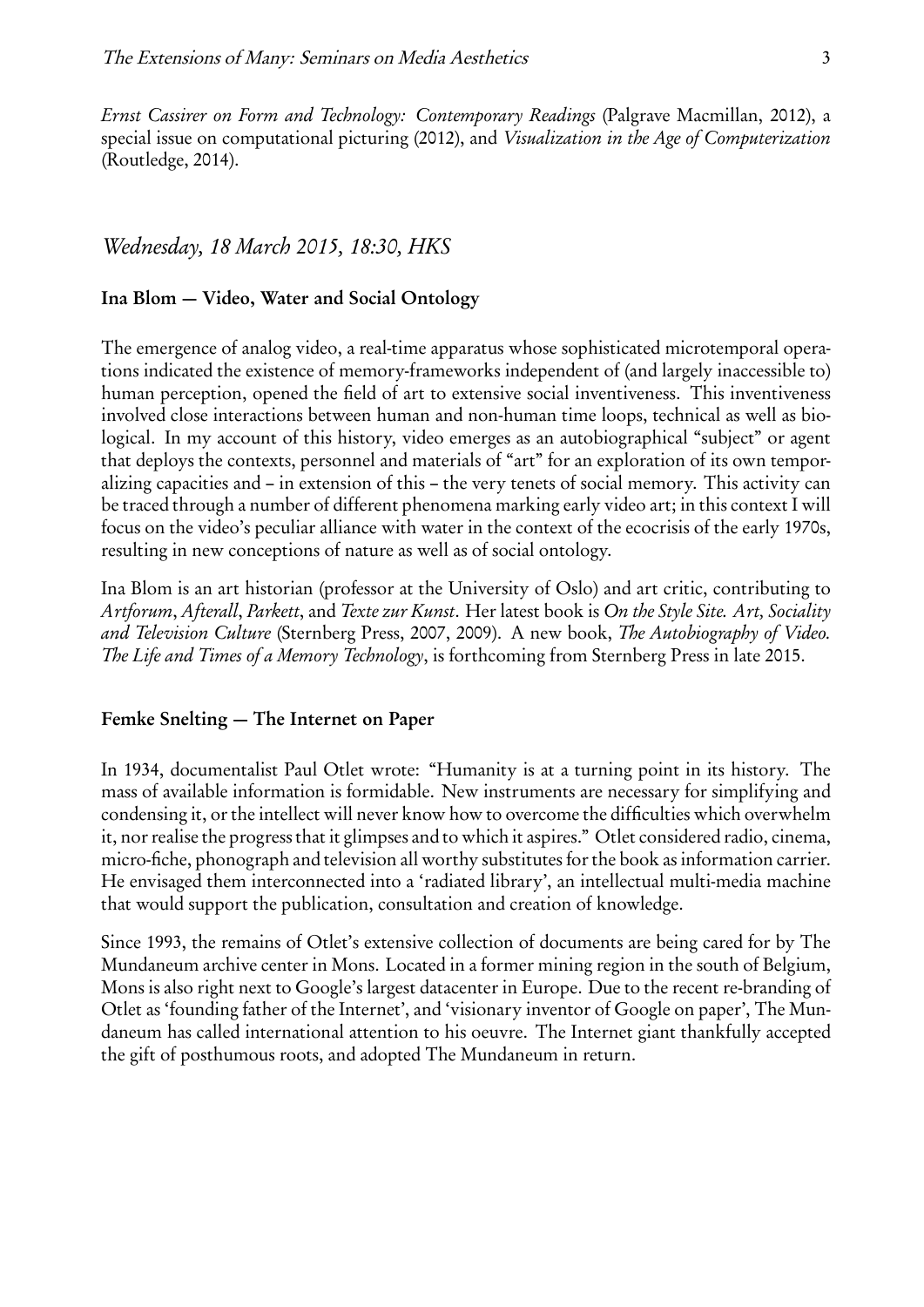'The Internet on Paper' traces various narrations of media in and around the work of Paul Otlet. It is a contribution in the context of Mondothèque, a platform for experiments by artists, archivists and activists concerned about the way knowledge is produced and distributed today. www.mondotheque.be

Femke Snelting is an artist/designer developing projects at the intersection of design, feminism and Free Software. She is a core member of the Brussels based association for arts and media, Constant, co-initiated the design/research team Open Source Publishing (OSP) and the Libre Graphics Research Unit. With delegates Jara Rocha, Seda Gürses and Miriyam Aouragh she takes part in the Darmstadt Delegation, assigned to explore techno-political and socio-emotional relationships between activist practice and tools.

#### *Wednesday, 25 March 2015, 18:30, HKS*

#### Florian Cramer — Talking Past Each Other. On the Word Combinatorics of "Post", "Media", "Digital" and "Internet"

What makes the contemporary terms "post-media", "no media", "post-internet" etc. so confusing is their reference to greatly different, sometimes unrelated notions of "medium" and "media" that have historically coexisted in the arts and the humanities. The term "post-media", for example, had two independent coinages and resulting different meanings, one in art criticism and another one in media philosophy. Now that art critical, media theoretical and continental philosophical debates are converging in new constellations and practices, concepts and terminology often get conflated without everyone being aware of it. This lecture will attempt to cut through the mess.

Florian Cramer, reader for new media and their impact on art and design at Creating 010/Willem de Kooning Academy, Rotterdam University of Applied Sciences, The Netherlands. Recent publications: *Anti-Media. Ephemera on Speculative Arts* (NAi 010 Publishers, 2013), "What Is Post-Digital?", *A Peer-Review Journal About* (2014), apria.net/?p=1318.

#### Olga Goriunova — Digital Subjects and the Questions of the Real

Whereas plastic was once imagined not only as a medium to artistically explore but also a social programme of revolutionary nature, plastic bags, toothbrushes, rubber ducks and other plastic debris are now the basis for the Pacific Trash Vortex, a major threat to marine and consequentially human life, a condition which cannot be simply described as 'postplastic'. Analogically, instead of focusing on the questions raised by the current accounts of postmedia, I suggest to take a materialist approach to understand the nature of the multiple relations that arise within the thick distance between subjects and their data, digital objects, social media performances and other computational debris. When various kinds of data are pulled together to create forms of